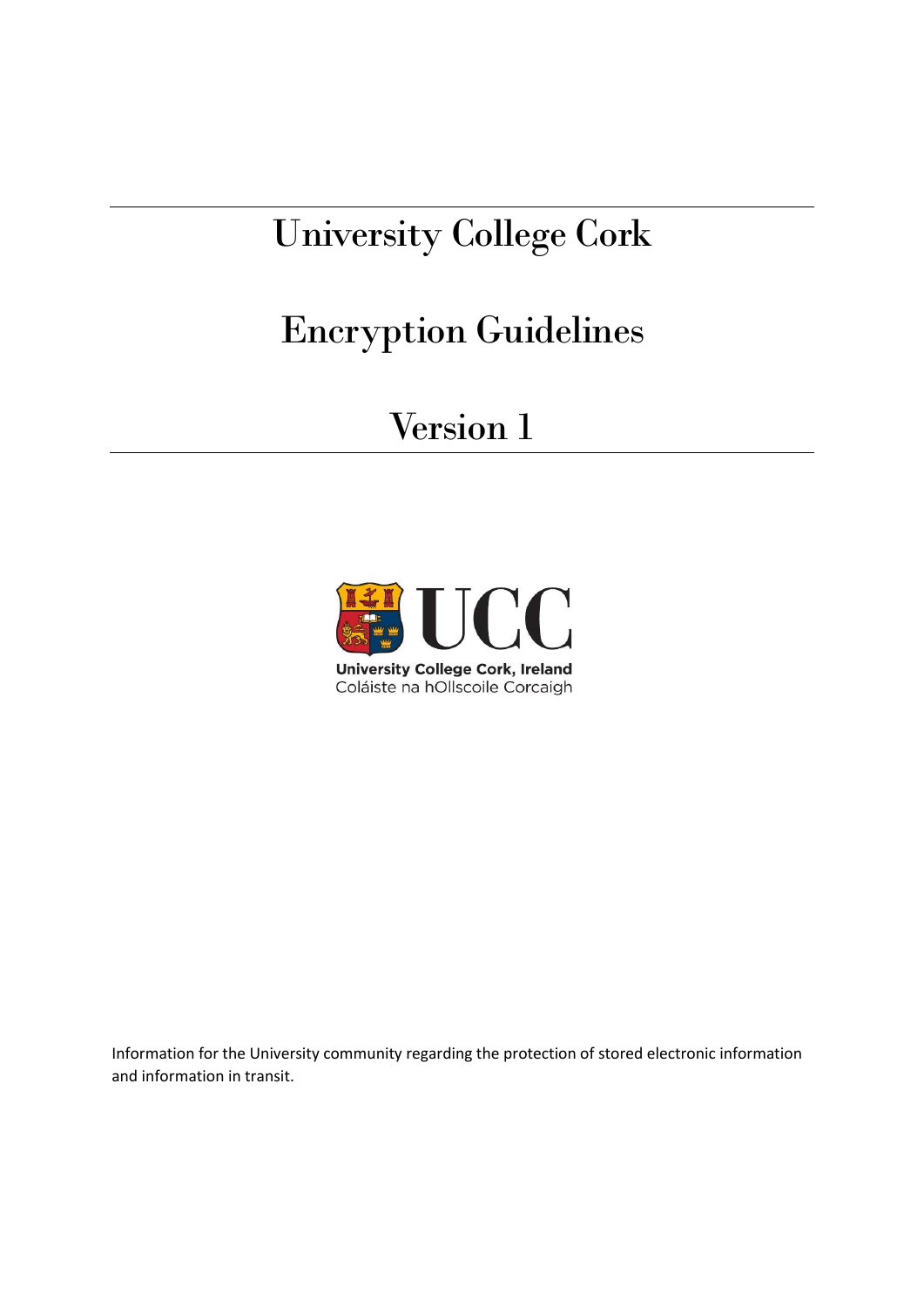### **Document Location**

<http://www.ucc.ie/en/it-policies/guidelines>

### **Revision History**

| Date of this revision: 02/08/2013 Date of next review: 2/08/2014 |  |
|------------------------------------------------------------------|--|

| <b>Version</b><br><b>Number/Revision Date</b><br><b>Number</b> | <b>Revision Summary of Changes</b> |
|----------------------------------------------------------------|------------------------------------|
|                                                                |                                    |
|                                                                |                                    |
|                                                                |                                    |
|                                                                |                                    |
|                                                                |                                    |

#### **Consultation History**

| <b>Number Date</b> | <b>Revision Consultation Names of</b> | <b>Parties in</b><br><b>Consultation</b> | <b>Summary of Changes</b> |
|--------------------|---------------------------------------|------------------------------------------|---------------------------|
|                    |                                       |                                          |                           |
|                    |                                       |                                          |                           |
|                    |                                       |                                          |                           |
|                    |                                       |                                          |                           |

### **Approval**

This document requires the following approvals:

| <b>Name</b> | <b>Title</b> | <b>Date</b> |
|-------------|--------------|-------------|
|             |              |             |
|             |              |             |
|             |              |             |
|             |              |             |
|             |              |             |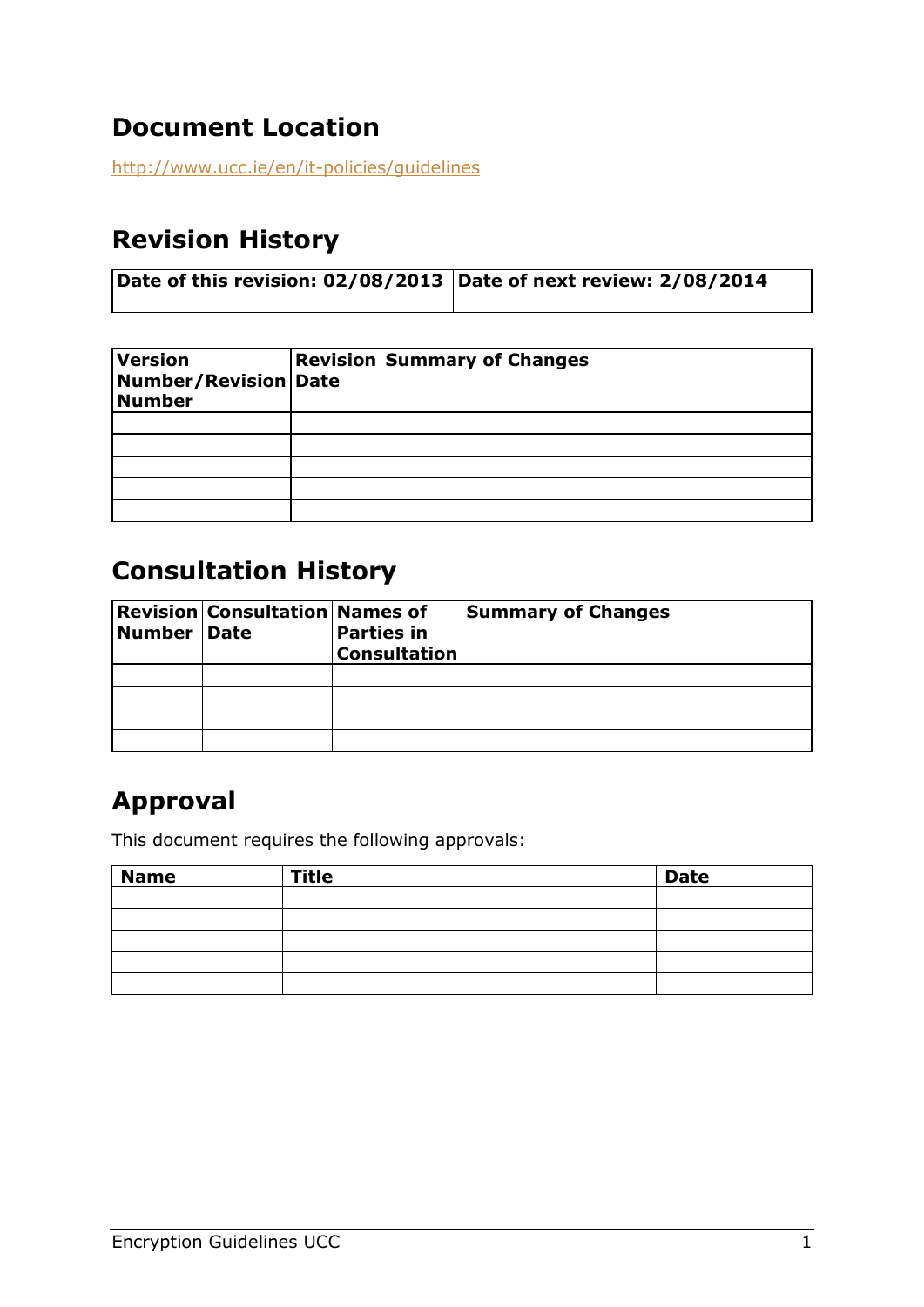## Encryption Guideline

Encryption can play an important role in the protection of stored electronic information and information in transit. It is also used for authentication and validation.

The effectiveness of encryption depends on

- the strength of the algorithms,
- the size and secrecy of the encryption keys,
- and the quality of the implementation.

For this reason, only good, internationally tried-and-tested algorithms should be deployed. For a given algorithm, a key size appropriate to intended application should be used. The implementation should come from a reliable source and should be maintained.

The following is a list of the MINIMUM standards we would recommend. This level of functionality is available with many "off the shelf" products and services. If you have more demanding requirements or need to preserve confidentiality for along time into the future, you should, at the very least, consider using the larger key sizes available.

#### Symmetric Encryption

- AES 128, 192 or 256 bit keys.
- Triple DEA a.k.a. Triple Des (specifically 3TDEA)

#### Asymmetric

- DSA 2048
- RSA 2048
- Elliptic Curve DSA ECDSA 224 bit keys
- Hashing/Digest functions (often used in conjunction with the foregoing)SHA-224, SHA-256, SHA-384 or SHA-512

Any other proposed encryption methods should have at least equivalent strength and reliability to those on the list above. Precautions should be taken to ensure that keys are kept secret. Computers and other devices which hold such keys should be properly protected, configured and maintained so to avoid compromise.

Lost keys or corrupted files will result in encrypted data being unusable. You should keep a backup copy of your encryption key(s) in a secure place. Good reliability and error-correction capabilities on the storage device(s) will reduce the risk of file corruption, but you should nevertheless maintain a secure backup of the encrypted files.

Finally, encryption has a chequered legal history. You should be aware that in Ireland, in certain circumstances, you may be required by law to decrypt your encrypted files. For travel outside the jurisdiction you should take into account